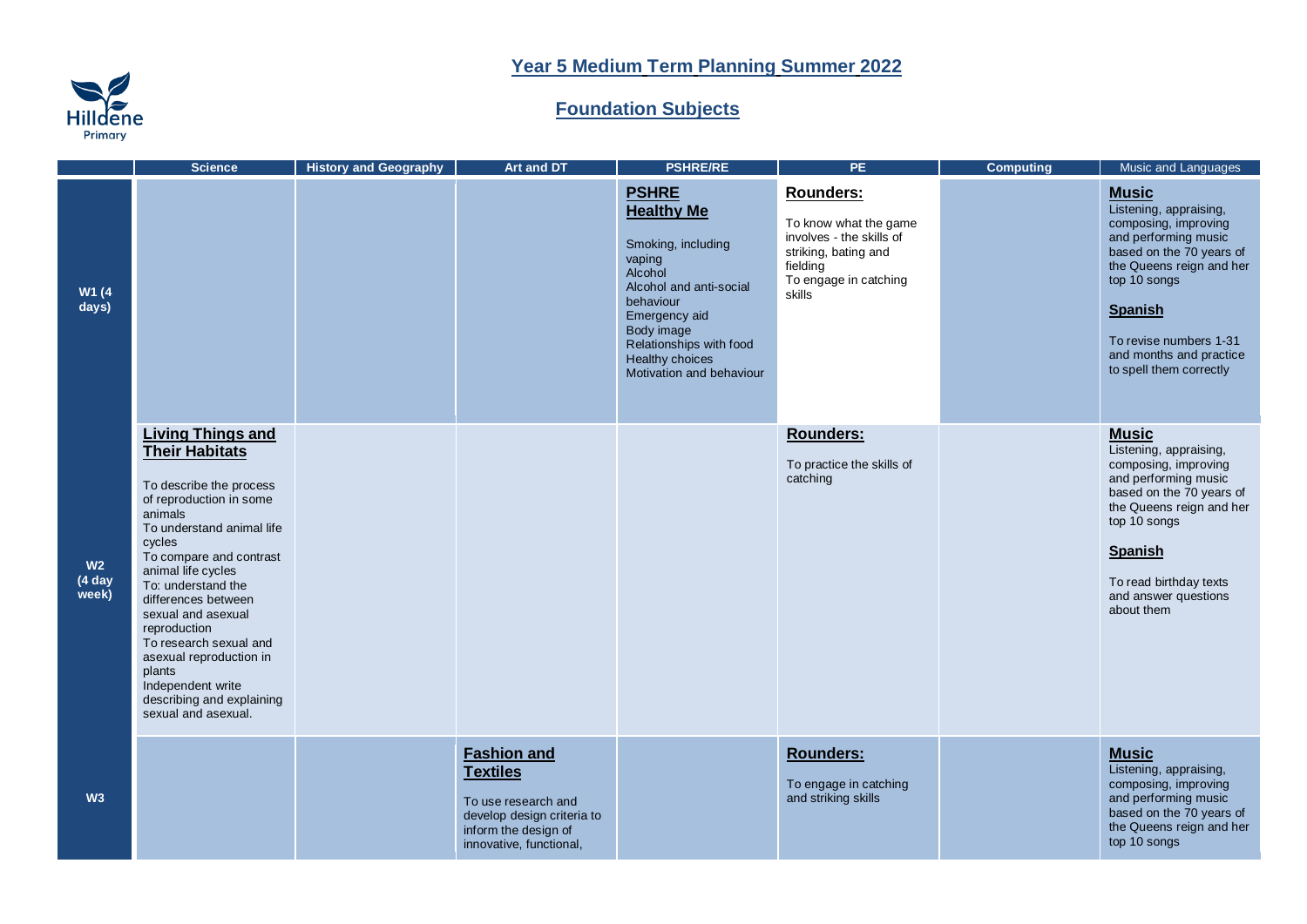|                |  | appealing products that<br>are fit for purpose, aimed<br>at particular individuals or<br>groups.<br>To generate, develop,<br>model and communicate<br>their ideas through<br>discussion, annotated<br>sketches, cross-sectionals<br>and exploded diagrams,<br>prototypes, pattern pieces<br>and computer-aided<br>design.<br>To select from and use a<br>wider range of tools and<br>equipment to perform<br>practical tasks (e.g.<br>cutting, shaping, joining<br>and finishings) accurately.<br>To select from and use a<br>wider range of materials<br>and components,<br>including construction<br>materials, textiles and<br>ingredients, according to<br>their functional properties<br>and aesthetic qualities.<br>To investigate and<br>analyse a range of<br>existing products.<br>To evaluate their ideas<br>and products against their<br>own design criteria and<br>consider the views of<br>others to improve their<br>work. |                                                                            |                                                                                                                      |                                                                       | <b>Spanish</b><br>To read birthday texts<br>and answer questions<br>about them                                                                                                                                                                                                  |
|----------------|--|-------------------------------------------------------------------------------------------------------------------------------------------------------------------------------------------------------------------------------------------------------------------------------------------------------------------------------------------------------------------------------------------------------------------------------------------------------------------------------------------------------------------------------------------------------------------------------------------------------------------------------------------------------------------------------------------------------------------------------------------------------------------------------------------------------------------------------------------------------------------------------------------------------------------------------------------|----------------------------------------------------------------------------|----------------------------------------------------------------------------------------------------------------------|-----------------------------------------------------------------------|---------------------------------------------------------------------------------------------------------------------------------------------------------------------------------------------------------------------------------------------------------------------------------|
| W <sub>4</sub> |  |                                                                                                                                                                                                                                                                                                                                                                                                                                                                                                                                                                                                                                                                                                                                                                                                                                                                                                                                           | RE<br>Justice and Poverty: Can<br>religions help to build a<br>fair world? | Rounders:<br>To focus on the skills of<br>positioning and fielding<br>To hone the skills of<br>catching and striking | We are Advance<br><b>Gamers</b><br>We are Respectful<br>of Copyright. | <b>Music</b><br>Listening, appraising,<br>composing, improving<br>and performing music<br>based on the 70 years of<br>the Queens reign and her<br>top 10 songs<br><b>Spanish</b><br>To be able to listen and<br>translate sentences from<br>English to Spanish and<br>viceversa |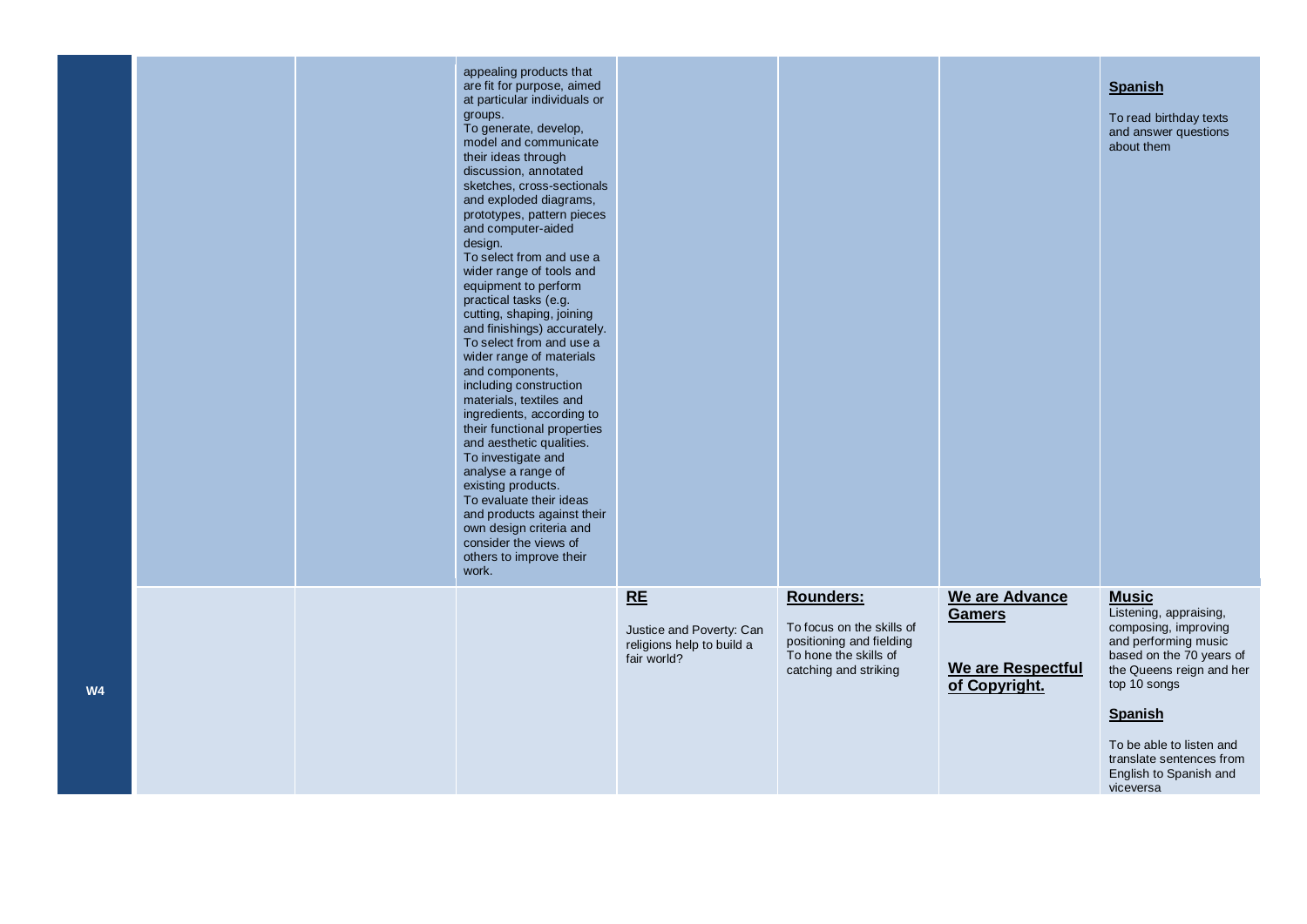| W <sub>5</sub>      | <b>The Ancient</b><br><b>Egyptians</b><br>To identify reasons why<br>the Ancient Egyptians are<br>considered a successful<br>civilisation.<br>To understand the types<br>of evidence that can be<br>used to reach<br>conclusions about<br>Ancient Egyptian life.<br>To understand how<br>different groups of people<br>contributed to Ancient<br>Egyptian achievements.<br>To be able to reach<br>conclusions about the<br>Ancient Egyptian people<br>through studying the<br>pyramids<br>To understand Ancient<br>Egyptians beliefs about<br>creation and the afterlife<br>To be able to identify the<br>most important<br>achievements of the<br>Ancient Egyptians. |  | <b>Rounders:</b><br>To hone the skills of<br>positioning and fielding<br>To hone the skills of<br>catching and striking | <b>Music</b><br>Listening, appraising,<br>composing, improving<br>and performing music<br>based on the 70 years of<br>the Queens reign and her<br>top 10 songs<br><b>Spanish</b><br>To be able to listen and<br>translate sentences from<br>English to Spanish and<br>viceversa<br>To write a short<br>paragraph in the 1st<br>person using Royal<br>Family members |
|---------------------|-----------------------------------------------------------------------------------------------------------------------------------------------------------------------------------------------------------------------------------------------------------------------------------------------------------------------------------------------------------------------------------------------------------------------------------------------------------------------------------------------------------------------------------------------------------------------------------------------------------------------------------------------------------------------|--|-------------------------------------------------------------------------------------------------------------------------|---------------------------------------------------------------------------------------------------------------------------------------------------------------------------------------------------------------------------------------------------------------------------------------------------------------------------------------------------------------------|
| W <sub>6</sub>      |                                                                                                                                                                                                                                                                                                                                                                                                                                                                                                                                                                                                                                                                       |  | Rounders:<br>To hone the skills of<br>positioning and fielding<br>To hone the skills of<br>catching and striking        | <b>Music</b><br>Listening, appraising,<br>composing, improving<br>and performing music<br>based on the 70 years of<br>the Queens reign and her<br>top 10 songs<br><b>Spanish</b><br>To write a short<br>paragraph in the 1st<br>person using Royal<br>Family members                                                                                                |
| <b>Half</b><br>term |                                                                                                                                                                                                                                                                                                                                                                                                                                                                                                                                                                                                                                                                       |  |                                                                                                                         |                                                                                                                                                                                                                                                                                                                                                                     |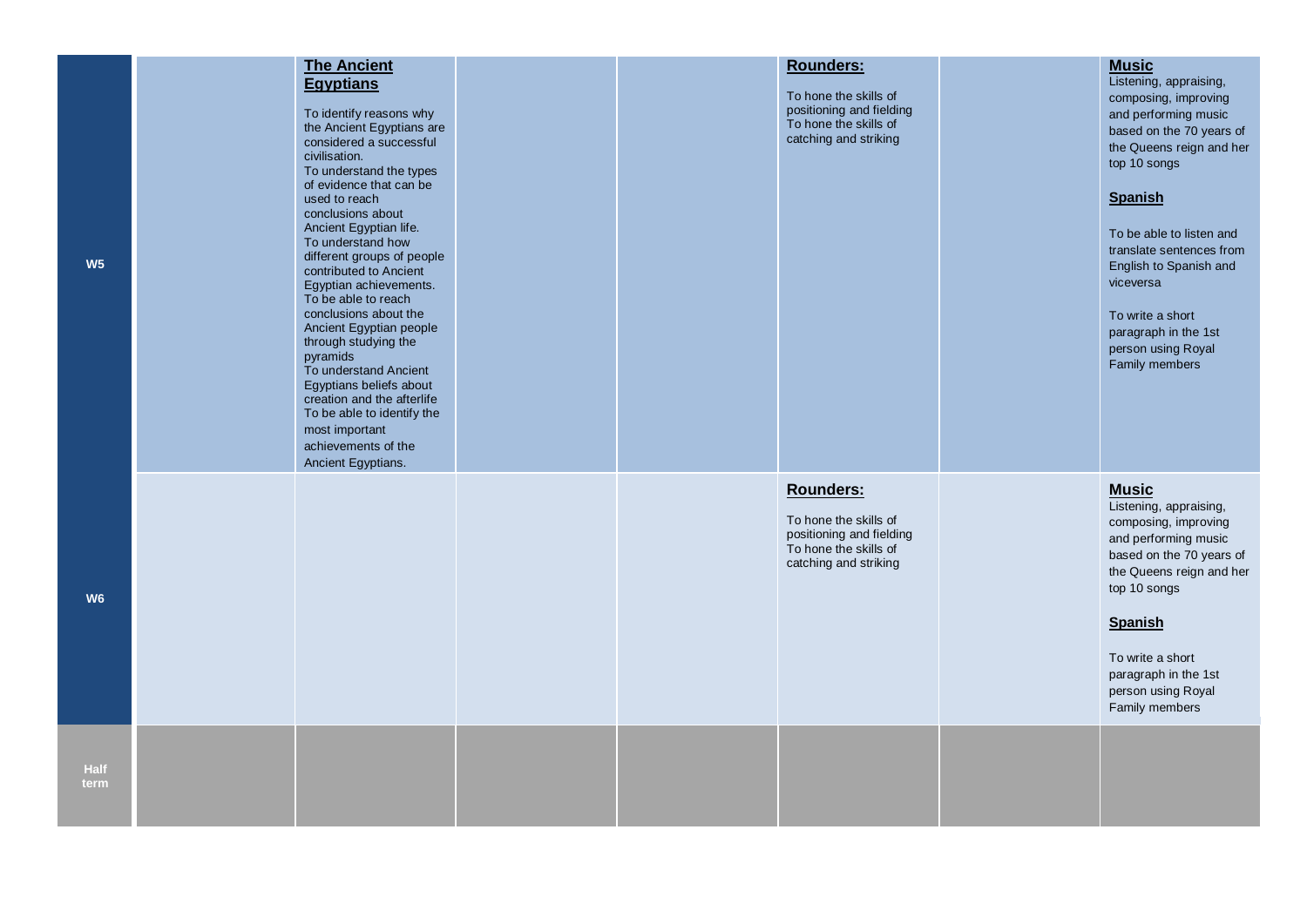| W <sub>1</sub>             |                                                                                                                                                                                                                                                                                                                                                                                                                                                                                                                                                                                                                                                                                                                                                                                                                                             |  | <b>Changing Me</b><br>Self and body image<br>Influence of online and<br>media on body image<br>Puberty for girls<br>Puberty for boys<br>Conception (including<br>IVF)<br>Growing responsibility<br>Coping with change<br>Preparing for transition | <b>Hockey</b><br>Hockey (Invasion)<br>Stick handling       | <b>Spanish</b><br>To introduce sentence<br>builders and vocabulary<br>for hair and eyes<br>To read description of<br>hair and eyes texts and<br>answer questions |
|----------------------------|---------------------------------------------------------------------------------------------------------------------------------------------------------------------------------------------------------------------------------------------------------------------------------------------------------------------------------------------------------------------------------------------------------------------------------------------------------------------------------------------------------------------------------------------------------------------------------------------------------------------------------------------------------------------------------------------------------------------------------------------------------------------------------------------------------------------------------------------|--|---------------------------------------------------------------------------------------------------------------------------------------------------------------------------------------------------------------------------------------------------|------------------------------------------------------------|------------------------------------------------------------------------------------------------------------------------------------------------------------------|
| W <sub>2</sub> (4<br>Days) | <b>Animals, Including</b><br><b>Humans</b><br>To describe the changes<br>as humans develop to old<br>age.<br>To observe the human life<br>cycle.<br>To explain some of the<br>changes that occur in<br>humans from when they<br>are born.<br>To describe some of the<br>characteristics that occur<br>as humans get older.<br>To know what the life<br>stages are.<br>To know how an<br>adolescent differs from a<br>baby.<br>To know what changes<br>take place between an<br>older adult and an elderly<br>person<br>To know what puberty is.<br>To discover whether<br>puberty happens at the<br>same time for boys and<br>girls.<br>To research what happens<br>to both sexes.<br>To understand what<br>happens to boys only.<br>To understand what<br>happens to girls only.<br>Eye sight<br>To know how eyesight<br>changes with age. |  |                                                                                                                                                                                                                                                   | <b>Hockey</b><br>To engage in basic<br>control of the ball | <b>Spanish</b><br>To introduce sentence<br>builders and vocabulary<br>for hair and eyes<br>To read description of<br>hair and eyes texts and<br>answer questions |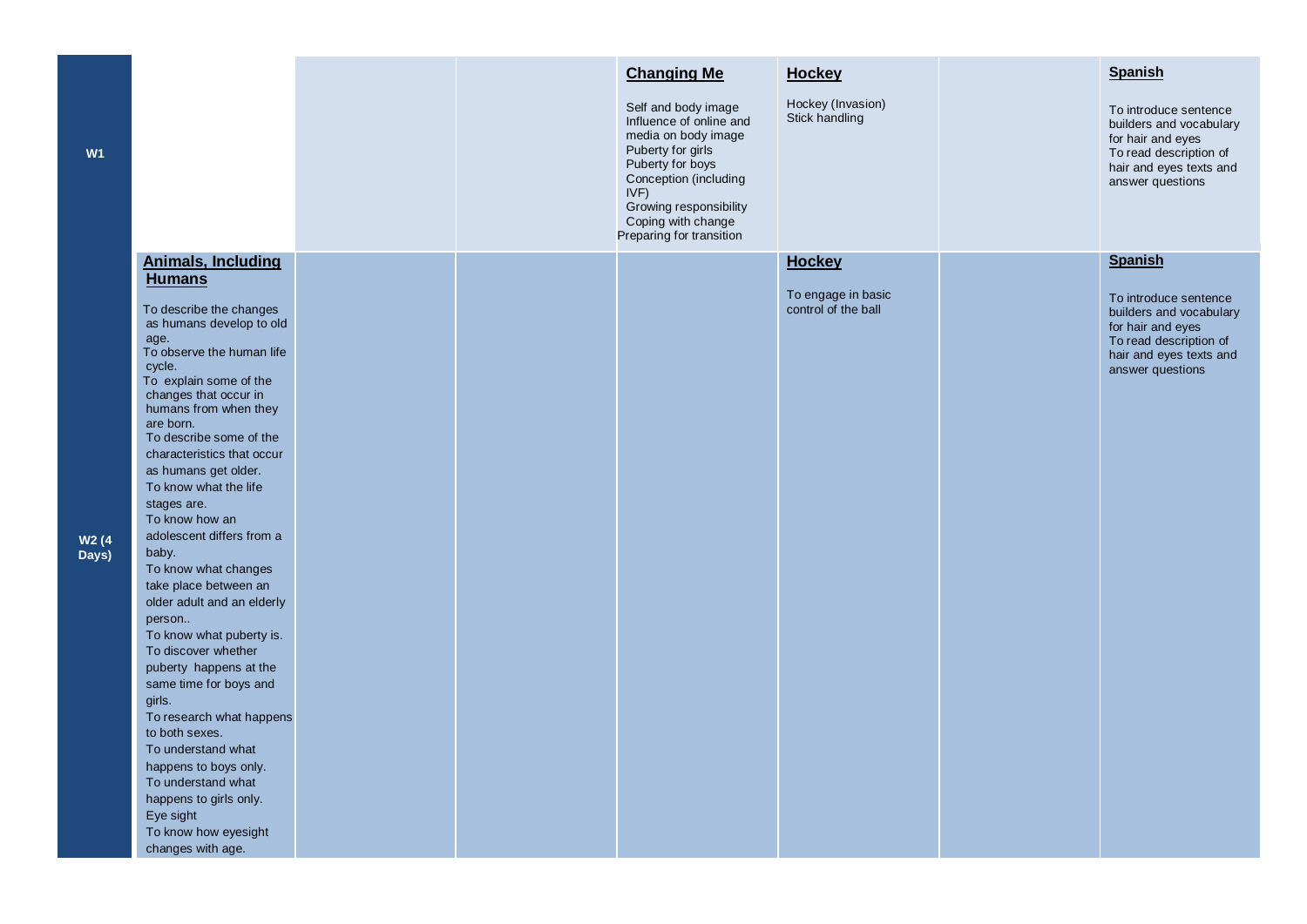|       | <b>Bones</b><br>To know how bones |                                                            |                         |                 |                         |
|-------|-----------------------------------|------------------------------------------------------------|-------------------------|-----------------|-------------------------|
|       | change with age.                  |                                                            |                         |                 |                         |
|       |                                   |                                                            |                         |                 |                         |
|       |                                   |                                                            |                         |                 |                         |
|       |                                   |                                                            |                         |                 |                         |
|       |                                   |                                                            |                         |                 |                         |
|       |                                   |                                                            |                         |                 |                         |
|       |                                   | <b>Bread</b>                                               | <b>Hockey</b>           | We are VR       | <b>Spanish</b>          |
|       |                                   |                                                            |                         | designers       | To read description of  |
|       |                                   | To use research and                                        | To hone skills of basic |                 | hair and eyes texts and |
|       |                                   | develop design criteria to                                 | control of the ball:    | We are Game     | answer questions        |
|       |                                   | inform the design of                                       | To pass and change      |                 |                         |
|       |                                   | innovative, functional,                                    | direction               | <b>Changers</b> |                         |
|       |                                   | appealing products that                                    |                         |                 |                         |
|       |                                   | are fit for purpose, aimed<br>at particular individuals or |                         |                 |                         |
|       |                                   | groups.                                                    |                         |                 |                         |
|       |                                   | To generate, develop,                                      |                         |                 |                         |
|       |                                   | model and communicate                                      |                         |                 |                         |
|       |                                   | their ideas through                                        |                         |                 |                         |
|       |                                   | discussion, annotated<br>sketches, cross-sectional         |                         |                 |                         |
|       |                                   | and exploded diagrams,                                     |                         |                 |                         |
|       |                                   | prototypes, pattern pieces                                 |                         |                 |                         |
|       |                                   | and computer-aided                                         |                         |                 |                         |
|       |                                   | design.                                                    |                         |                 |                         |
|       |                                   | To select from and use a                                   |                         |                 |                         |
| W3 (4 |                                   | wider range of materials<br>and components,                |                         |                 |                         |
| Days) |                                   | including construction                                     |                         |                 |                         |
|       |                                   | materials, textiles and                                    |                         |                 |                         |
|       |                                   | ingredients, according to                                  |                         |                 |                         |
|       |                                   | their functional properties                                |                         |                 |                         |
|       |                                   | and aesthetic qualities.                                   |                         |                 |                         |
|       |                                   | To investigate and<br>analyse a range of                   |                         |                 |                         |
|       |                                   | existing products.                                         |                         |                 |                         |
|       |                                   | To evaluate their ideas                                    |                         |                 |                         |
|       |                                   | and products against their                                 |                         |                 |                         |
|       |                                   | own design criteria and                                    |                         |                 |                         |
|       |                                   | consider the views of<br>others to improve their           |                         |                 |                         |
|       |                                   | work.                                                      |                         |                 |                         |
|       |                                   | To understand and apply                                    |                         |                 |                         |
|       |                                   | the principles of a healthy                                |                         |                 |                         |
|       |                                   | and varied diet.                                           |                         |                 |                         |
|       |                                   | To prepare and cook a                                      |                         |                 |                         |
|       |                                   | variety of predominantly<br>savoury dishes using a         |                         |                 |                         |
|       |                                   | range of cooking                                           |                         |                 |                         |
|       |                                   | technique                                                  |                         |                 |                         |
|       |                                   |                                                            |                         |                 |                         |